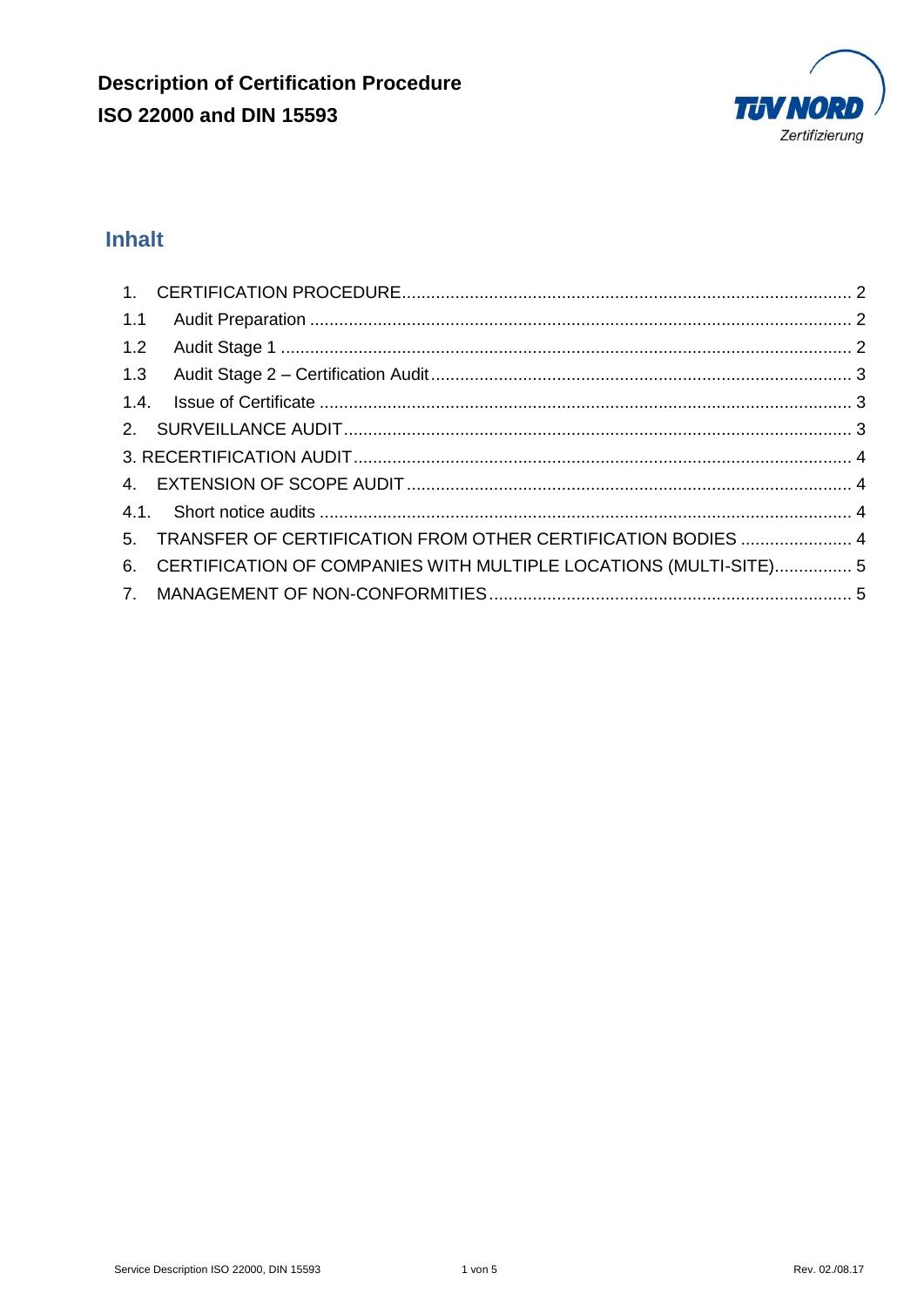

The certification of a management system based on standard ISO 22000 and DIN 15593 respectively, consists of the offer and contract phase, the audit preparation, performance of the Stage 1 audit with evaluation of the management documentation, performance of the Stage 2 audit, issue of certificate and surveillance/recertification.

The auditors are selected by the Head of the Certification Body of TÜV NORD CERT GmbH in accordance with their approvals for the particular sector and their qualification.

## **1. CERTIFICATION PROCEDURE**

#### **1.1 Audit Preparation**

Following signing of the contract, the auditor prepares for the audit based on the questionnaire filled in by the customer and the calculation sheet, and discusses and agrees the further procedure with the organization to be audited.

During preparation for the surveillance or recertification audit, the organizations to be audited have the duty to report fundamental changes in their organisational structure or changes in procedure to the certification body.

#### **1.2 Audit Stage 1**

The Stage 1 audit is conducted in order to

- audit the management system documentation of the customer,
- assess the site and site-specific conditions of the customer and hold discussions with the personnel of the organization in order to determine the degree of preparedness for the Stage 2 audit,
- assess the status of the customer and his understanding of the requirements of the ISO 22000, particular with regard to identification of key performance or significant aspects, processes, objectives and operation of the management system,
- collect necessary information regarding the scope of the management system, processes and location(s) of the client, and related statutory and regulatory aspects and compliance (e.g. quality, environmental, health and safety legal aspects of the client's operation, associated risks, etc.),
- review the allocation of resources for stage 2 audit and agree with the client on the details of the stage 2 audit,
- evaluate if the internal audits and management review are being planned and performed, and that the level of implementation of the management system substantiates that the client is ready for the stage 2 audit.

If nonconformities were identified in the stage 1 audit, the customer audit must correct these before the stage 2

If at the end it cannot be established positively that the customer is ready for the Stage 2 Audit, the audit is broken off after the Stage 1 Audit.

The lead auditor is responsible for the coordination of the activities of the stage 1 audit and if necessary for coordination and cooperation of the auditors concerned amongst themselves.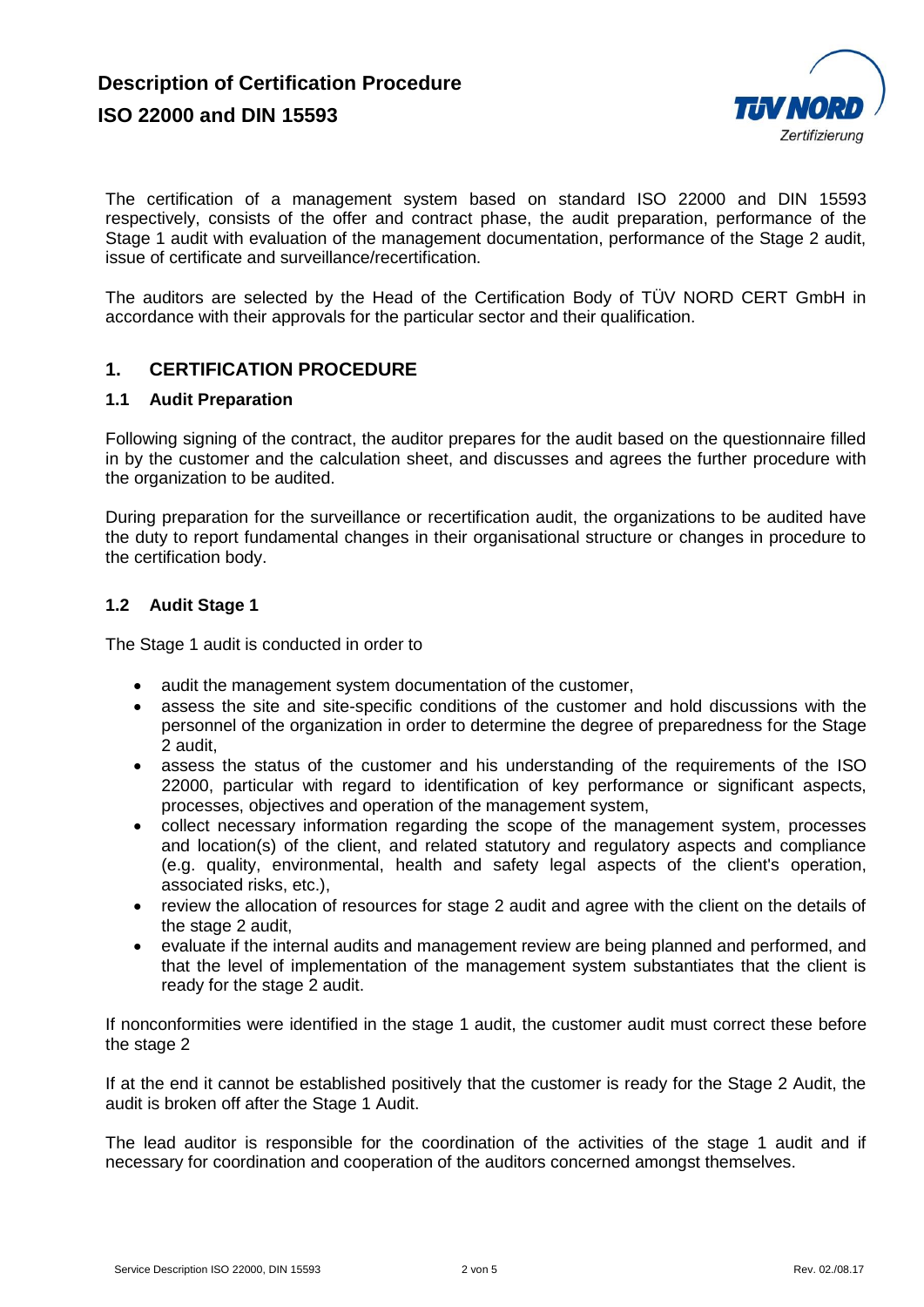

## **1.3 Audit Stage 2 – Certification Audit**

The customer receives an audit plan at the beginning of the stage 2 audit. The plan is agreed with the customer in advance.

The audit begins with a start-up meeting, in which the participants are introduced to each other. The procedure to be followed in the audit is explained. Within the framework of the audit at the organization's premises, the auditors review and assess the effectiveness of the management system which has been installed. The basis for this is standard DIN EN ISO 22000 and DIN 15593 respectively.

The task of the auditors is to compare the practical application of the management system with the documented processes and to assess them in relation to fulfilment of the requirements of the standard. This is achieved by means of questioning of the employees, examining the relevant documents, records, orders and guidelines and also by visiting relevant areas of the organization

A final meeting takes place at the end of the on-site audit. At least those employees take part in the audit who have management functions within the organization and whose areas were included in the audit. The lead auditor reports on the individual elements and explains the positive and negative results. If nonconformities are established, the lead auditor can only recommend the organization for issue of the certificate after acceptance or verification of the corrective actions by the audit team, see Section 7 "Management of nonconformities". Attention must be drawn to this fact in the final meeting.

The audit is documented in the audit report (the documentation must be separate for stage 1 and stage 2 audits) and is completed by means of further records (e.g. audit questionnaire and handwritten records)

#### **1.4. Issue of Certificate**

The certificate is issued when the certification procedure has been reviewed and released by the head of the certification body or his deputy or nominated representative. The person who reviews and releases the procedure may not have participated in the audit.

The certificate can only be issued when the nonconformities have been accepted or verified by the audit team.

The certificates are valid for 3 years.

## **2. SURVEILLANCE AUDIT**

The company data are updated before the surveillance audit, in order to take any changes which have a significant influence on the area of activity or the operational methods of the client into consideration.

- Surveillance audits must be conducted once per year during the period of validity of the certificate. Surveillance audits shall be performed prior the due date / audit-relevant date. The audit-relevant date for the annual surveillance audit, which follows the initial certification audit, may not be later than 12 months after the last day of the stage 2 audit. The audit-relevant date controls all the surveillance audits.
- Each surveillance audit including review, acceptance and verification, if appropriate, of the measures for correction of nonconformities, drafting of the audit report and release by the certification body, must be completed at the latest 3 months after the audit-relevant date.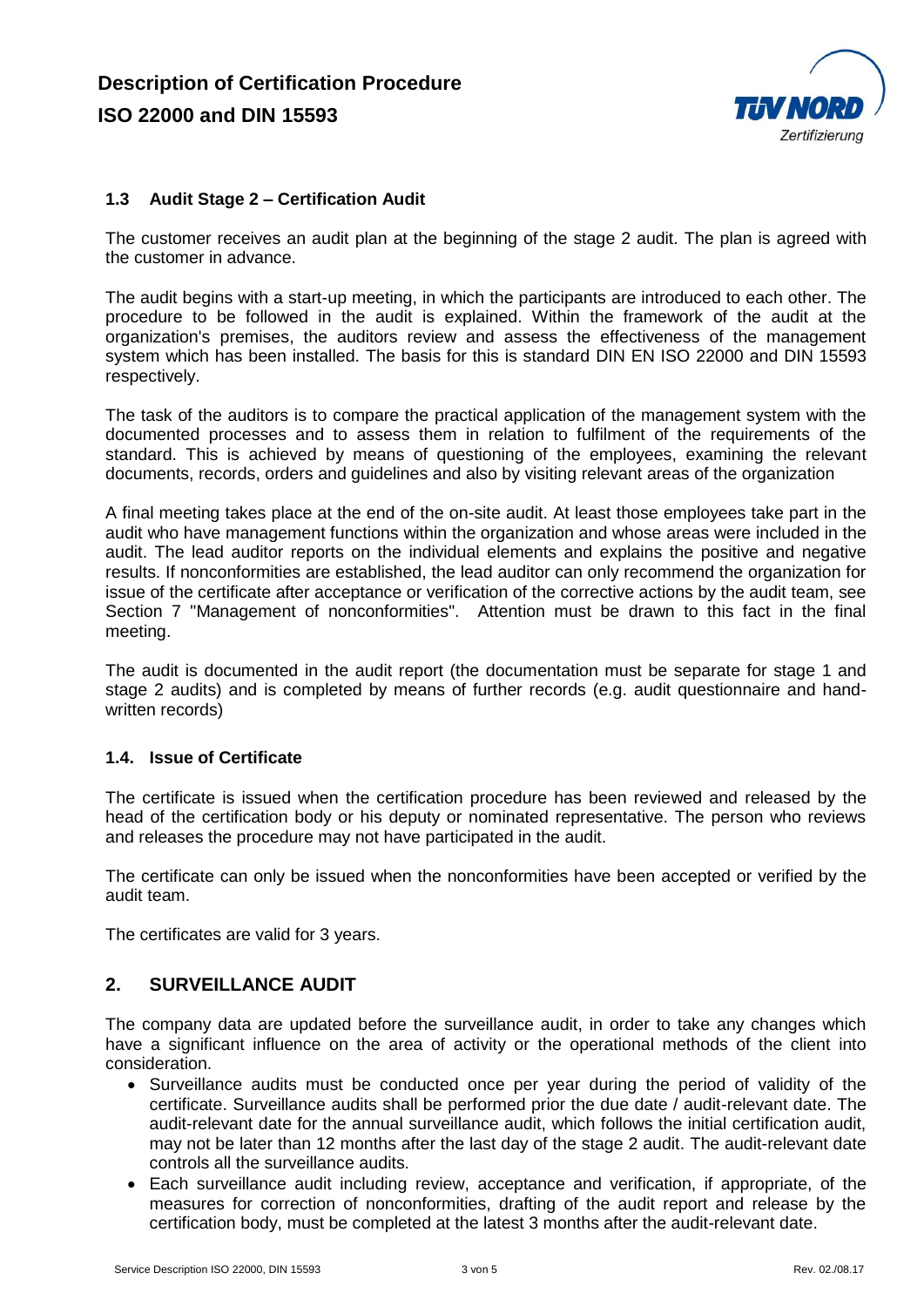

 Within the framework of annual surveillance, a surveillance audit can be conducted at the earliest 3 months before the audit-relevant date.

# **Permissible tolerance for conducting annual surveillance audits:**

#### **audit-relevant date -3/+ 0 months.**

In case of nonconformities, the same procedure is followed as for the certification audit. The certificate can be withdrawn in case of major nonconformities. Following the surveillance audit, the client receives a report.

# **3. RECERTIFICATION AUDIT**

Recertification audits – including the review of corrective actions of identified nonconformities – have to be completed prior to the expiry of the certificate. The recertification shall consider a continuous certification.

In the recertification audit, a review of the documentation of the management system of the organization takes place and an on-site audit is conducted, whereby the results of the previous surveillance programme(s) over the period of the certification are to be taken into consideration. All requirements of the standard are audited.

Activities related to the recertification audit may include a stage 1 audit if there are significant changes in the management system or in connection with the activities of the organization (e.g. changes to the law).

Changes to the FSMS system must be submitted in advance by the client in writing along with the corresponding documents.

The audit methods used in the recertification audit correspond to those used in a stage 2 audit.

## **4. EXTENSION OF SCOPE AUDIT**

If it is intended to extend the scope of an existing certificate, this can be implemented by means of an extension audit. An extension audit can be conducted within the framework of a surveillance audit, a recertification audit or at a time which is set independently.

The period of validity of a certificate does not change as a result. Exceptions must be justified in writing.

#### **4.1. Short notice audits**

It may be necessary at short notice to investigate complaint, in response to changes or as follow up on suspended client.

In such cases

- the certification body shall describe the conditions under which these short notice announced visits are to be conducted,
- it does not exist the possibility to raise against members of the audit team Objection.

## **5. TRANSFER OF CERTIFICATION FROM OTHER CERTIFICATION BODIES**

In general, only certificates from accredited certification bodies can be taken over. Organizations with certificates which originate from non-accredited certification bodies are treated like new clients.